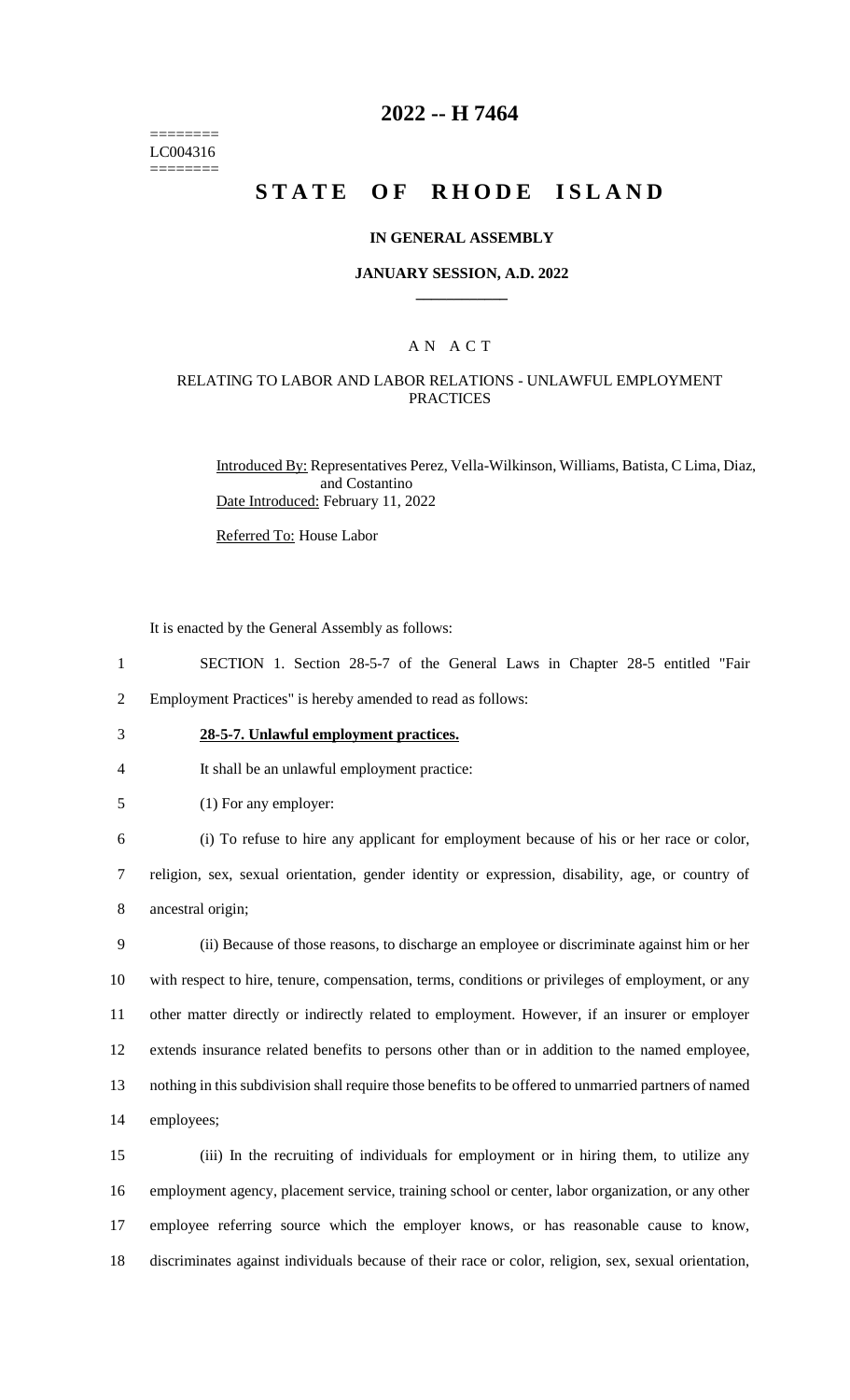gender identity or expression, disability, age, or country of ancestral origin;

 (iv) To refuse to reasonably accommodate an employee's or prospective employee's disability unless the employer can demonstrate that the accommodation would pose a hardship on the employer's program, enterprise, or business; or

 (v) When an employee has presented to the employer an internal complaint alleging harassment in the workplace on the basis of race or color, religion, sex, disability, age, sexual orientation, gender identity or expression, or country of ancestral origin, to refuse to disclose in a timely manner in writing to that employee the disposition of the complaint, including a description of any action taken in resolution of the complaint; provided, however, no other personnel information shall be disclosed to the complainant;

 (2)(i) For any employment agency to fail or refuse to properly classify or refer for employment or otherwise discriminate against any individual because of his or her race or color, religion, sex, sexual orientation, gender identity or expression, disability, age, or country of ancestral origin; or

 (ii) For any employment agency, placement service, training school or center, labor organization, or any other employee referring source to comply with an employer's request for the referral of job applicants if the request indicates either directly or indirectly that the employer will not afford full and equal employment opportunities to individuals regardless of their race or color, religion, sex, sexual orientation, gender identity or expression, disability, age, or country of ancestral origin;

(3) For any labor organization:

 (i) To deny full and equal membership rights to any applicant for membership because of his or her race or color, religion, sex, sexual orientation, gender identity or expression, disability, age, or country of ancestral origin;

 (ii) Because of those reasons, to deny a member full and equal membership rights, expel him or her from membership, or otherwise discriminate in any manner against him or her with respect to his or her hire, tenure, compensation, terms, conditions or privileges of employment, or any other matter directly or indirectly related to membership or employment, whether or not authorized or required by the constitution or bylaws of the labor organization or by a collective labor agreement or other contract;

 (iii) To fail or refuse to classify properly or refer for employment, or otherwise to discriminate against any member because of his or her race or color, religion, sex, sexual orientation, gender identity or expression, disability, age, or country of ancestral origin; or

(iv) To refuse to reasonably accommodate a member's or prospective member's disability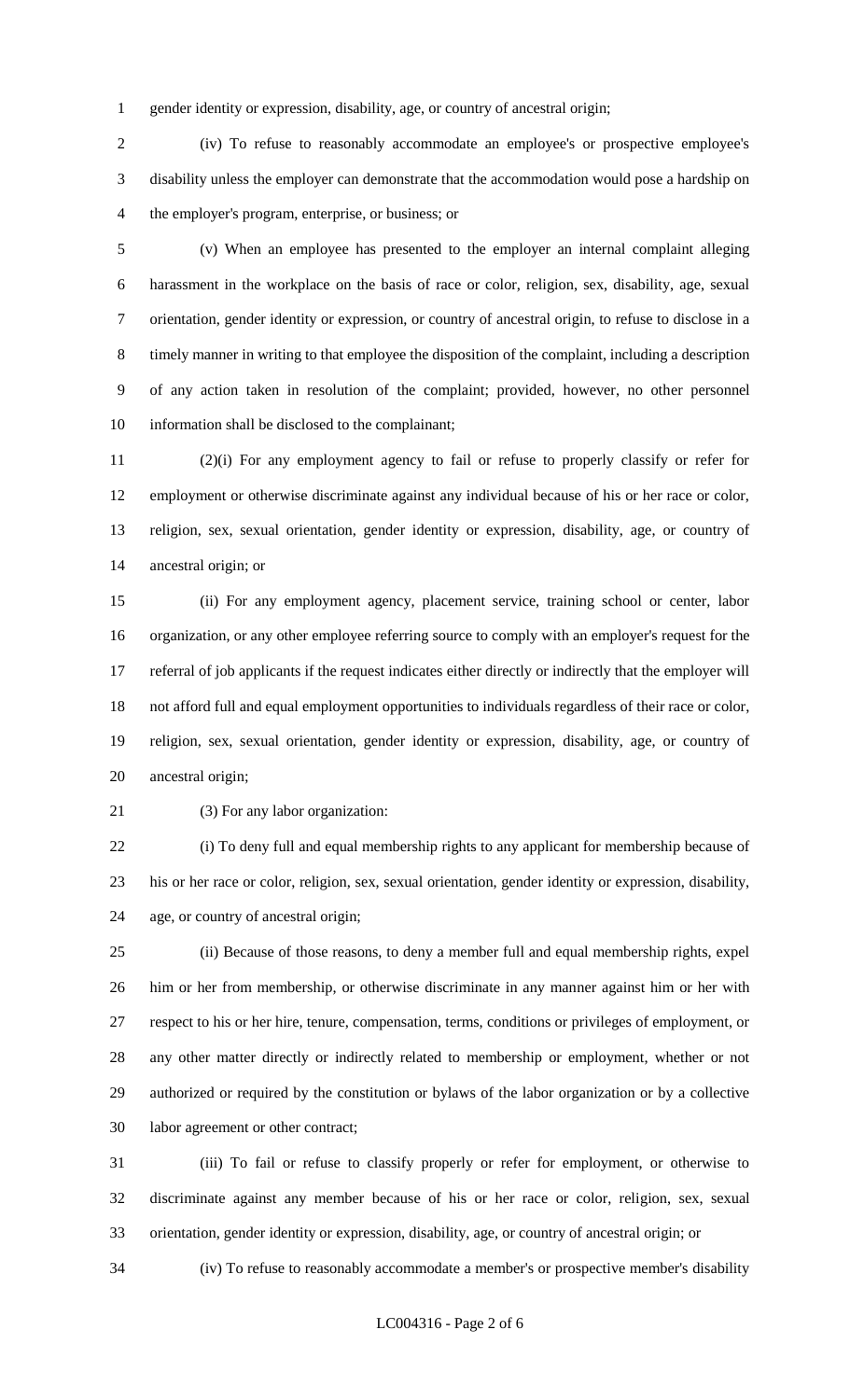unless the labor organization can demonstrate that the accommodation would pose a hardship on the labor organization's program, enterprise, or business;

 (4) Except where based on a bona fide occupational qualification certified by the commission or where necessary to comply with any federal mandated affirmative action programs, for any employer or employment agency, labor organization, placement service, training school or center, or any other employee referring source, prior to employment or admission to membership of any individual, to:

 (i) Elicit or attempt to elicit any information directly or indirectly pertaining to his or her race or color, religion, sex, sexual orientation, gender identity or expression, disability, age, or country of ancestral origin;

 (ii) Make or keep a record of his or her race or color, religion, sex, sexual orientation, gender identity or expression, disability, age, or country of ancestral origin;

 (iii) Use any form of application for employment, or personnel or membership blank containing questions or entries directly or indirectly pertaining to race or color, religion, sex, sexual orientation, gender identity or expression, disability, age, or country of ancestral origin;

 (iv) Print or publish or cause to be printed or published any notice or advertisement relating to employment or membership indicating any preference, limitation, specification, or discrimination based upon race or color, religion, sex, sexual orientation, gender identity or expression, disability, age, or country of ancestral origin; or

 (v) Establish, announce, or follow a policy of denying or limiting, through a quota system or otherwise, employment or membership opportunities of any group because of the race or color, religion, sex, sexual orientation, gender identity or expression, disability, age, or country of ancestral origin of that group;

 (5) For any employer or employment agency, labor organization, placement service, training school or center, or any other employee referring source to discriminate in any manner against any individual because he or she has opposed any practice forbidden by this chapter, or because he or she has made a charge, testified, or assisted in any manner in any investigation, proceeding, or hearing under this chapter;

 (6) For any person, whether or not an employer, employment agency, labor organization, or employee, to aid, abet, incite, compel, or coerce the doing of any act declared by this section to be an unlawful employment practice, or to obstruct or prevent any person from complying with the provisions of this chapter or any order issued pursuant to this chapter, or to attempt directly or indirectly to commit any act declared by this section to be an unlawful employment practice;

(7) For any employer to include on any application for employment, except applications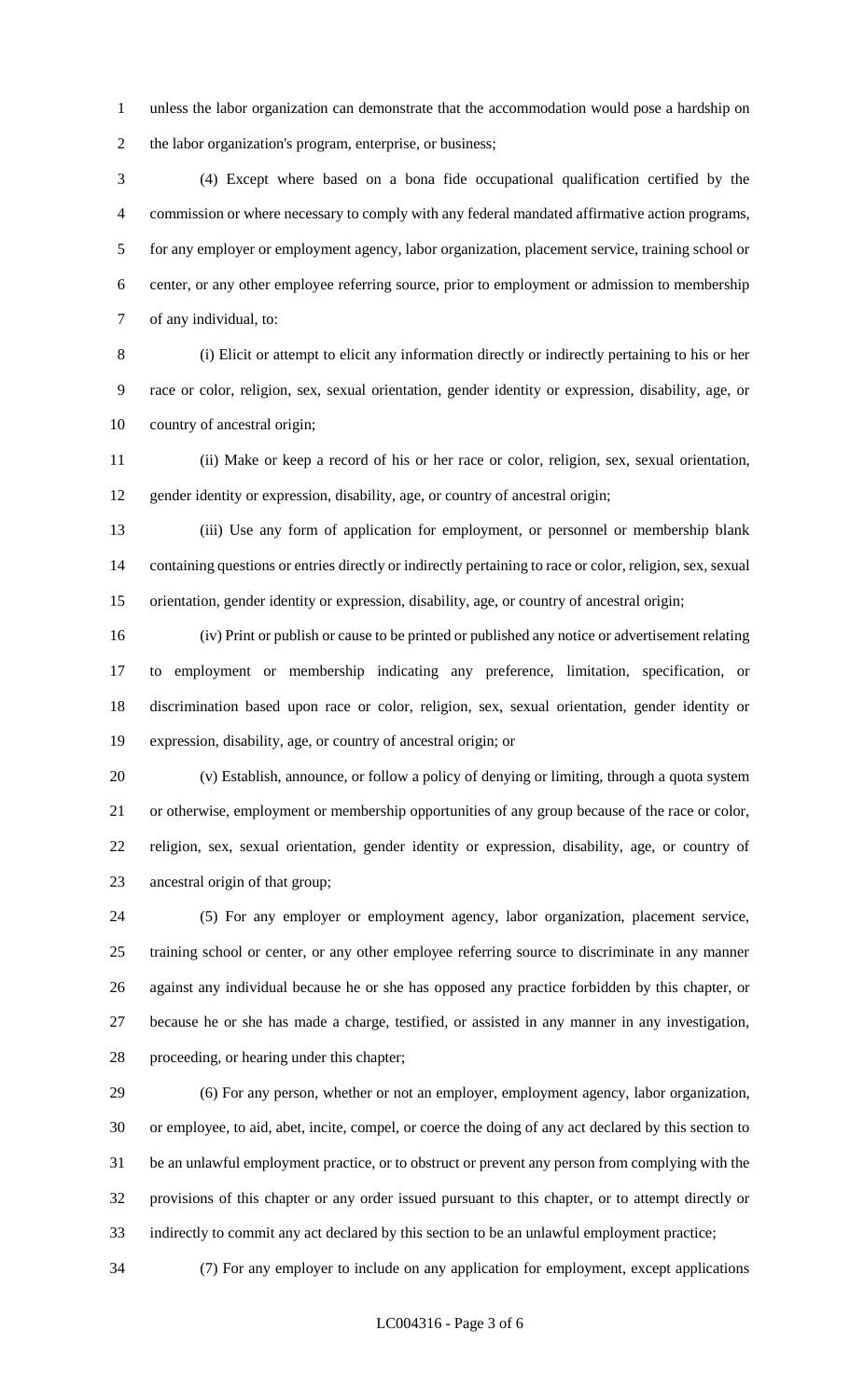for law enforcement agency positions or positions related to law enforcement agencies, a question inquiring or to otherwise inquire either orally or in writing whether the applicant has ever been arrested, charged with or convicted of any crime; provided, that:

 (i) If a federal or state law or regulation creates a mandatory or presumptive disqualification from employment based on a person's conviction of one or more specified criminal offenses, an employer may include a question or otherwise inquire whether the applicant has ever been convicted of any of those offenses; or

 (ii) If a standard fidelity bond or an equivalent bond is required for the position for which the applicant is seeking employment and his or her conviction of one or more specified criminal offenses would disqualify the applicant from obtaining such a bond, an employer may include a question or otherwise inquire whether the applicant has ever been convicted of any of those offenses; and

 (iii) Notwithstanding, any employer may ask an applicant for information about his or her criminal convictions at the first interview or thereafter, in accordance with all applicable state and federal laws;

 (8)(i) For any person who, on June 7, 1988, is providing either by direct payment or by making contributions to a fringe benefit fund or insurance program, benefits in violation with §§ 28-5-6, 28-5-7 and 28-5-38, until the expiration of a period of one year from June 7, 1988 or if there is an applicable collective bargaining agreement in effect on June 7, 1988, until the termination of that agreement, in order to come into compliance with §§ 28-5-6, 28-5-7 and 28-5- 38, to reduce the benefits or the compensation provided any employee on June 7, 1988, either directly or by failing to provide sufficient contributions to a fringe benefit fund or insurance program.

 (ii) Where the costs of these benefits on June 7, 1988 are apportioned between employers and employees, the payments or contributions required to comply with §§ 28-5-6, 28-5-7 and 28- 5-38 may be made by employers and employees in the same proportion.

 (iii) Nothing in this section shall prevent the readjustment of benefits or compensation for reasons unrelated to compliance with §§ 28-5-6, 28-5-7 and 28-5-38.

29 (9) For any prospective employer to inquire about a prospective employee's wage and

salary history before an offer of employment with compensation has been negotiated and made to

31 the prospective employee unless a prospective employee has voluntarily disclosed such

information.

 SECTION 2. Section 28-6-18 of the General Laws in Chapter 28-6 entitled "Wage Discrimination Based on Sex" is hereby amended to read as follows: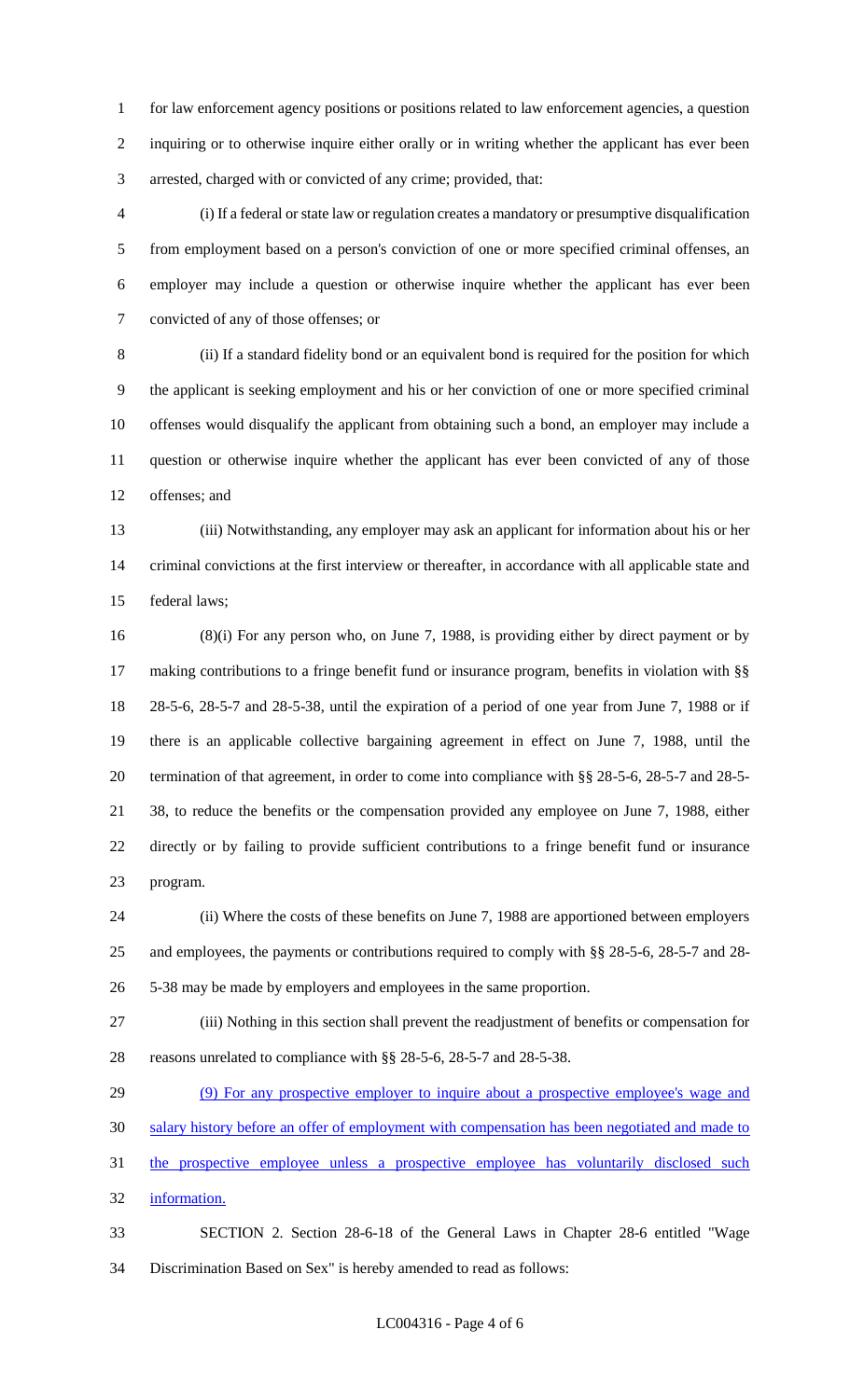**28-6-18. Wage differentials based on sex prohibited. [Effective until January 1, 2023.]** (a) No employer shall discriminate in the payment of wages as between the sexes or shall pay any female in his or her employ salary or wage rates less than the rates paid to male employees for equal work or work on the same operations. (b) Nothing contained in this section shall prohibit a variation in rates of pay based upon either difference in: 7 (1) Seniority, experience, training, skill, or ability provided time spent on leave due to a pregnancy-related condition or protected family and medical leave shall not reduce seniority; (2) Duties and services performed, either regularly or occasionally; 10 (3) The shift or time of day worked;  $\theta$  (4) Availability for other operations or any other reasonable differentiation except 12 difference in sex $\div$ ; or 13 (5) Experience, training, skill, or ability. (c) Except as provided in this section, any provision in any contract, agreement, or understanding entered into after passage of this act establishing a variation in rates of pay as between the sexes, shall be null and void. SECTION 3. Chapter 28-6 of the General Laws entitled "Wage Discrimination Based on Sex" is hereby amended by adding thereto the following section: **28-6-20.1. Defenses.**  (a) It shall be an affirmative defense in any action against an employer alleging a violation 21 of this chapter that the employer, within the previous three (3) years and prior to the commencement 22 of the action, has completed a self-evaluation of its pay practices in good faith and can demonstrate that reasonable progress has been made to eliminate wage differentials based on gender for equal work. (b) An employer shall not use an employee's prior wage and salary history as a defense to 26 such action. SECTION 4. This act shall take effect upon passage.

#### ======== LC004316 ========